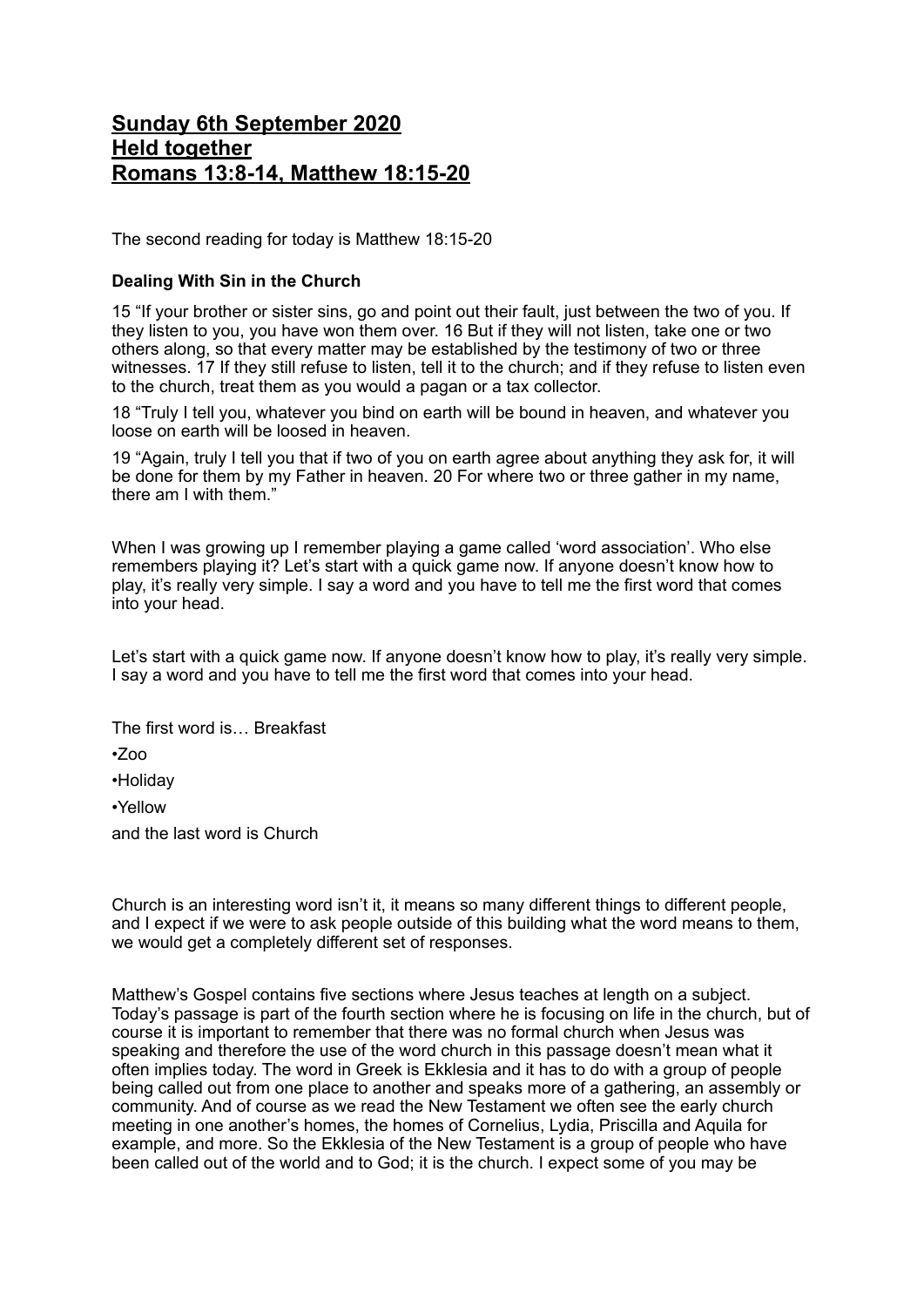thinking about the echoes of the verses in 1 Peter 2:9-11 where he talks about the believers being 'a chosen people, a royal priesthood, a holy nation.'

So today, what I really want to focus on is being the church. Both of our readings tell us something of how a community of believers should live. In Matthew, Jesus teaches about how to handle a situation where wrongdoing has broken a relationship within the community and in Romans, Paul places the value of loving one another above all others.

Today is the start of a new season here at Church of Our Saviour, we're physically back together as community here in the church building after six months apart. But, and it's a big but, we were still church during those last six months when our lives were totally disrupted by COVID-19, in fact possibly even more so; the Good Companions team have taken newsletters to their members, phoned them, visited them, people have shopped for those unable to get out to do their own, Stuart has delivered transcripts of our weekly services to those unable to access the Internet, we reached out to the local community in ways we wouldn't even have thought of at the beginning of the year through the picnic bags and My Clothes Rail. We need to learn from this, not going straight back to old patterns of being just because that is how it was always done before. We have the opportunity to build an even stronger kingdom community here in this place.

Whilst I was doing some preparation for today's talk I came across an article that described six characteristics of a strong family written by Dennis Lynn, a lecturer at Oregon State University which I think can be applied to us as the family of God just as much as to a natural family. His six points were

- Strong families express appreciation and affection
- •Strong families have a strong commitment to each other
- •Strong families spend enjoyable time together
- •Strong families manage stress and crisis effectively
- •Strong families have a sense of a spiritual well-being
- •Strong families have affective and positive communication patterns

Families are complicated things aren't they? They love each other, but don't always agree on things, at their best they are places of encouragement, support, correction, teaching and much more. Being part of God's family is no different. And as our passages for today show us, we need to watch over one another in love, gently pointing out when a brother or sister fails to live by the values Jesus teaches, thus helping us to become more like Jesus and an ever more authentic representation of Christ here in Chelmer Village and Chancellor Park.

So what does 'being church' mean? It means being like Jesus, being part of God's family, it means we give of ourselves and our means, it means getting involved in the community. Our mission today is the same as that of the early disciples over 2000 years ago, to show God's love and the truth of the gospel. We have reached out to our community in new ways over the last six months. Our Facebook page has had many new 'likes', we've engaged with people we've never spoken to before and people are seeing that as a community we are interested in what is going on in their lives.

So let's build a strong Kingdom community, a strong church, a strong family of believers, a place of support, love and encouragement, where we are challenged to grow in our